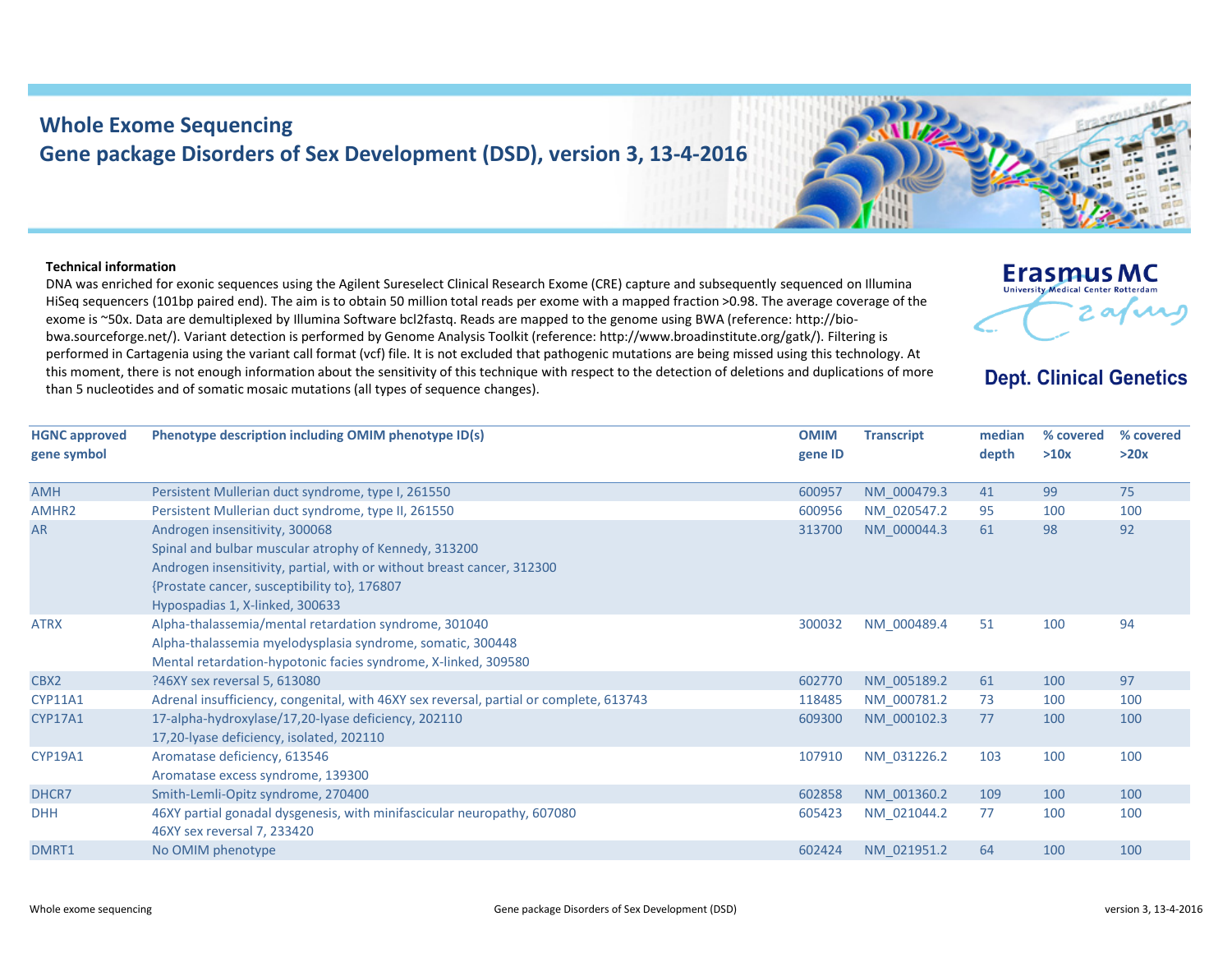| DMRT2          | No OMIM phenotype                                                                         | 604935 | NM 006557.6       | 29  | 95  | 67  |
|----------------|-------------------------------------------------------------------------------------------|--------|-------------------|-----|-----|-----|
| FAM58A         | STAR syndrome, 300707                                                                     | 300708 | NM 152274.4       | 37  | 77  | 68  |
| <b>FSHB</b>    | Hypogonadotropic hypogonadism 24 without anosmia, 229070                                  | 136530 | NM_000510.2       | 56  | 100 | 100 |
| <b>FSHR</b>    | Ovarian dysgenesis 1, 233300                                                              | 136435 | NM 000145.3       | 62  | 100 | 100 |
|                | Ovarian response to FSH stimulation, 276400                                               |        |                   |     |     |     |
|                | Ovarian hyperstimulation syndrome, 608115                                                 |        |                   |     |     |     |
| HOXA13         | Hand-foot-uterus syndrome, 140000                                                         | 142959 | NM 000522.4       | 58  | 80  | 71  |
|                | Guttmacher syndrome, 176305                                                               |        |                   |     |     |     |
| <b>HSD17B3</b> | Pseudohermaphroditism, male, with gynecomastia, 264300                                    | 605573 | NM 000197.1       | 76  | 100 | 100 |
| HSD3B2         | 3-beta-hydroxysteroid dehydrogenase, type II, deficiency, 201810                          | 613890 | NM_000198.3       | 153 | 100 | 100 |
| <b>LHCGR</b>   | Precocious puberty, male, 176410                                                          | 152790 | NM_000233.3       | 83  | 100 | 92  |
|                | Leydig cell hypoplasia with pseudohermaphroditism, 238320                                 |        |                   |     |     |     |
|                | Leydig cell hypoplasia with hypergonadotropic hypogonadism, 238320                        |        |                   |     |     |     |
|                | Luteinizing hormone resistance, female, 238320                                            |        |                   |     |     |     |
|                | Leydig cell adenoma, somatic, with precocious puberty, 176410                             |        |                   |     |     |     |
| MAMLD1         | Hypospadias 2, X-linked, 300758                                                           | 300120 | NM 001177465.2 67 |     | 100 | 100 |
| NR0B1          | Adrenal hypoplasia, congenital, with hypogonadotropic hypogonadism, 300200                | 300473 | NM 000475.4       | 64  | 100 | 100 |
|                | 46XY sex reversal 2, dosage-sensitive, 300018                                             |        |                   |     |     |     |
| <b>NR5A1</b>   | 46XY sex reversal 3, 612965                                                               | 184757 | NM 004959.4       | 61  | 100 | 98  |
|                | Premature ovarian failure 7, 612964                                                       |        |                   |     |     |     |
|                | Adrenocortical insufficiency                                                              |        |                   |     |     |     |
|                | Spermatogenic failure 8, 613957                                                           |        |                   |     |     |     |
| <b>POR</b>     | Antley-Bixler syndrome with genital anomalies and disordered steroidogenesis, 201750      | 124015 | NM 000941.2       | 85  | 100 | 100 |
|                | Disordered steroidogenesis due to cytochrome P450 oxidoreductase, 613571                  |        |                   |     |     |     |
| RSPO1          | Palmoplantar hyperkeratosis with squamous cell carcinoma of skin and sex reversal, 610644 | 609595 | NM_001038633.3 64 |     | 100 | 100 |
|                | Palmoplantar hyperkeratosis and true hermaphroditism, 610644                              |        |                   |     |     |     |
| SOX9           | Campomelic dysplasia with autosomal sex reversal, 114290                                  | 608160 | NM 000346.3       | 68  | 99  | 91  |
|                | Acampomelic campomelic dysplasia, 114290                                                  |        |                   |     |     |     |
|                | Campomelic dysplasia, 114290                                                              |        |                   |     |     |     |
| SRD5A2         | Pseudovaginal perineoscrotal hypospadias, 264600                                          | 607306 | NM 000348.3       | 67  | 100 | 100 |
| <b>SRY</b>     | 46XY sex reversal 1, 400044                                                               | 480000 | NM 003140.2       | 45  | 50  | 50  |
|                | 46XX sex reversal 1, 400045                                                               |        |                   |     |     |     |
| <b>STAR</b>    | Lipoid adrenal hyperplasia, 201710                                                        | 600617 | NM 000349.2       | 88  | 100 | 100 |
| TSPYL1         | Sudden infant death with dysgenesis of the testes syndrome, 608800                        | 604714 | NM_003309.3       | 97  | 100 | 100 |
| WNT4           | SERKAL syndrome, 611812                                                                   | 603490 | NM 030761.4       | 109 | 92  | 92  |
|                | Mullerian aplasia and hyperandrogenism, 158330                                            |        |                   |     |     |     |